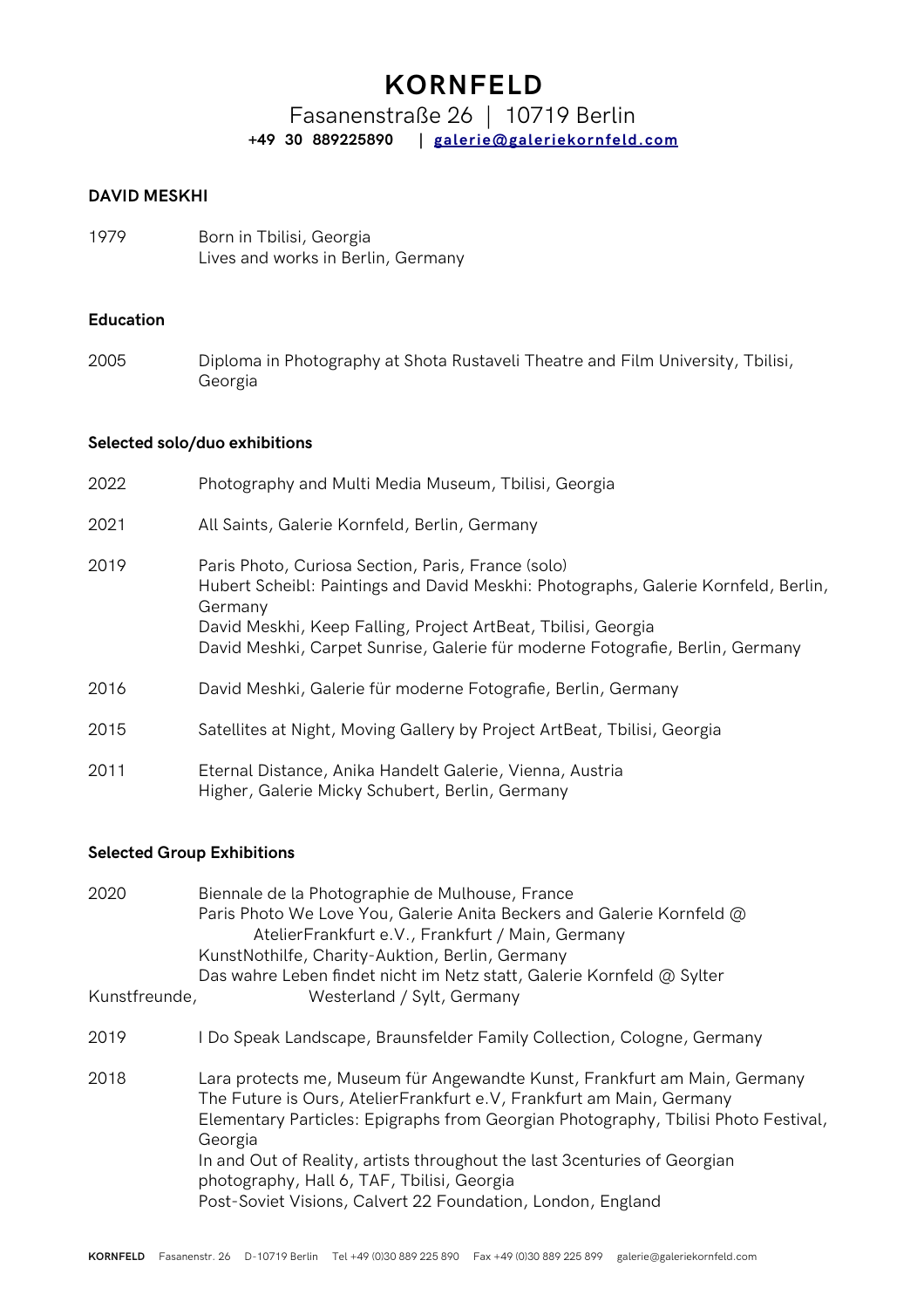# **KORNFELD**

# Fasanenstraße 26 | 10719 Berlin

# **+49 30 889225890 | [galerie@galeriekornfeld.com](mailto:galerie@galeriekornfeld.com)**

- 2017/18 Golden Boundaries / Youth Culture in Contemporary Photography, Robert Capa Contemporary Photography Center, Budapest, Hungary
- 2017 Project ArtBeat New Space Opening, Project ArtBeat, Tbilisi, Georgia
- 2016 Georgian National Museum, Contemporary Art Gallery, Tbilisi, Georgia Shaping Identity, Contemporary Art Gallery, Art Arsenal, Kiev, Ukraine
- 2014 PhotoVisa-VI International Festival of Photography, Krasnodar, Russia
- 2013 Photo Festival of Arles, La Nuit de l'Année, Arles, France

Tbilisi Photography Festival, Tbilisi, Georgia

- 2012 Ich ist ein Anderer, Kunstverein Freiburg, Freiburg, Germany
- 2011 Explications 1.2, Georgian National Museum, Tbilisi, Georgia IMAGO, Museum of Contemporary Art Leipzig (GfZK), Leipzig, Germany Face to Face - Georgian photography, Pobeda Gallery, Moscow, Russia
- 2010 Photo Festival of Arles, La Nuit de l'Année, Arles, France Tbilisi Open Air Photo Fest 2010/ Night Screenings, Tbilisi, Georgia

### **Art Fairs**

| 2021 | Paris Photo, Paris, France<br>Positions, Berlin, Germany                                      |
|------|-----------------------------------------------------------------------------------------------|
| 2019 | Paris Photo, Curiosa Section, Paris, France (solo)<br>Contemporary Istanbul, Istanbul, Turkey |
| 2018 | Tbilisi Art Fair (TAF), Tbilisi, Georgia                                                      |
| 2016 | Kyiv Art Week, Kiev, Ukraine                                                                  |
| 2015 | Contemporary Istanbul Art Fair, Istanbul, Turkey                                              |

### **Documentary**

WHEN THE EARTH SEEMS TO BE LIGHT. A documentary by Salome Machaidze | Tamuna Karumidze | David Meskhi, © 2015 Goslab | Georgia | Germany | HD | 16:9 | color | 76 min. | Georgian with English subtitles

### **Grants and Awards**

2015 IDFA award for Best First Appearance, International Documentary Film Festival,